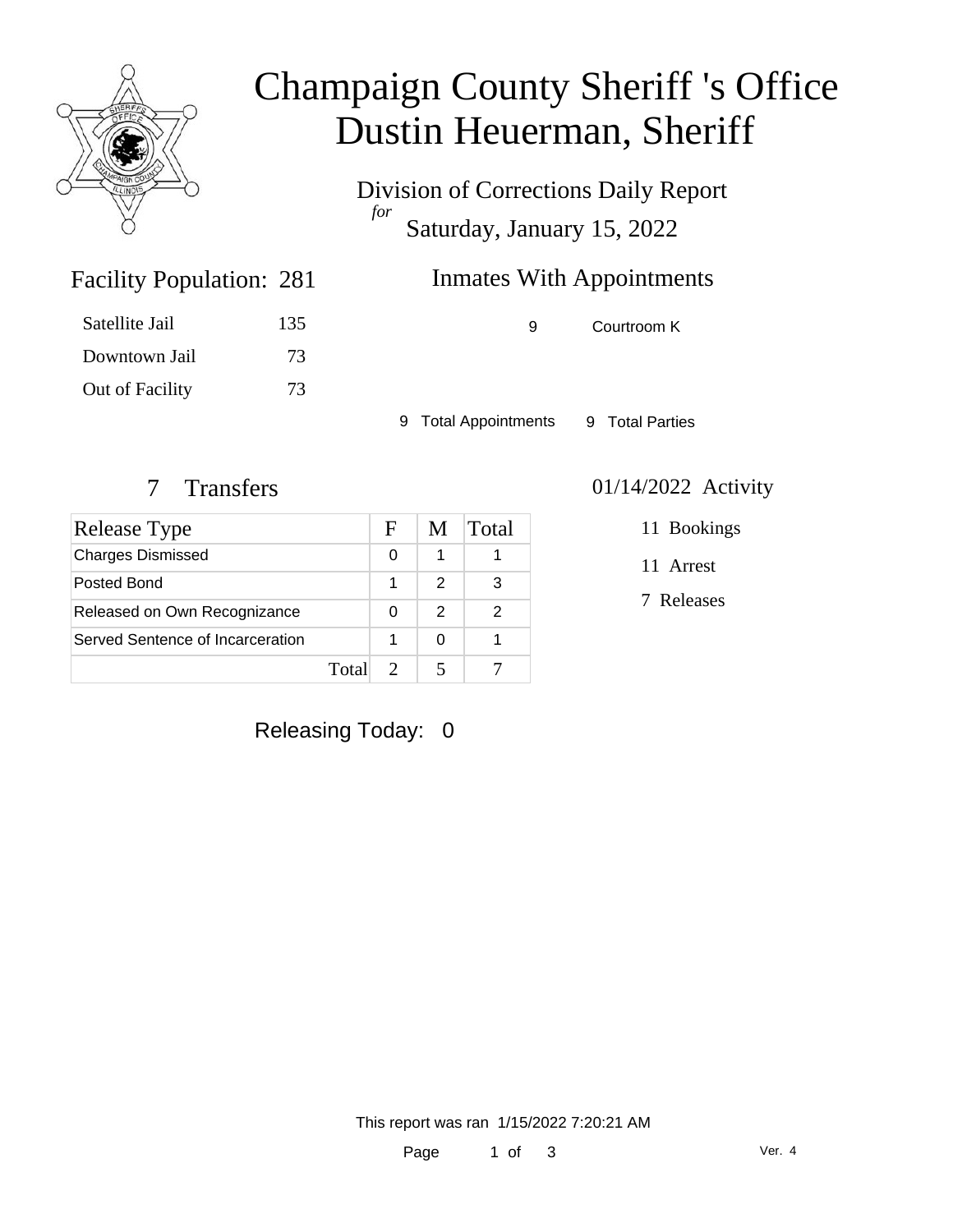

# Champaign County Sheriff 's Office Dustin Heuerman, Sheriff

Division of Corrections Daily Report *for* Saturday, January 15, 2022

#### Custody Status Count

- Direct Criminal Contempt 2
- Electronic Home Dentention 15
	- Felony Arraignment 7
	- Felony Pre-Sentence 8
		- Felony Pre-Trial 200
	- Felony Pre-Trial DUI 4
	- Felony Sentenced CCSO 4
	- Felony Sentenced IDOC 24
		- Hold Other 1
	- Misdemeanor Arraignment 3
		- Misdemeanor Pre-Trial 4
- Misdemeanor Sentenced CCSO 2
	- Petition to Revoke 1
	- Remanded to DHS 4
	- Traffic Sentenced CCSO 2
		- Total 281

This report was ran 1/15/2022 7:20:21 AM